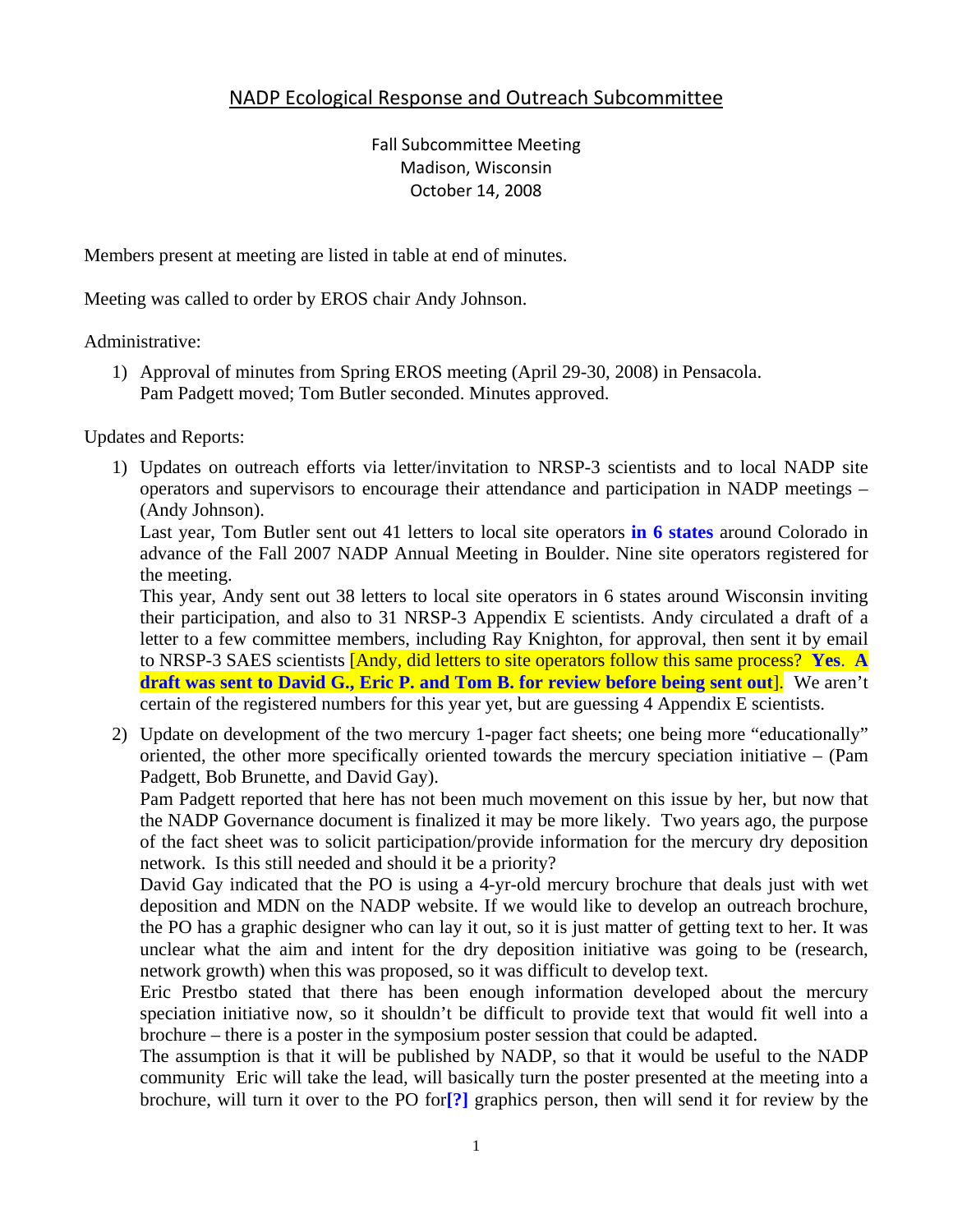committee. The aim is to finish it by the spring meeting. The target audience is policy people and funders – more technical scientists can get information in other ways.

Ray Knighton suggested that the brochure should include what the goals of the initiative are, and what its impacts will be. It would also be good to show how the data collected will feed into indicators.

Colleen Flanagan pointed out that the NPS has a 2-page brochure on mercury that summarizes their work on ecosystems indicators that might be useful.

3) Update on developing content for the NADP website describing the connections between climate change and deposition, based on the outline developed at the Spring 2008 meeting – (Pam Padgett and Frank McCormick).

This was an initiative to flesh out an outline for the connection between deposition and climate change. There has not been much effort on the initiative since the spring meeting – the outline was circulated and things added, but haven't gone further. The process has been hindered by the fact that the website updates have not been made by the PO yet, so can't see how it fits. Ray Knighton noted that a multi-pollutant assessment is coming out from NARSTO at the beginning of 2009; it could be good resource. We may also want to look at the list of deliverables of the Global Change Science program and see where NADP can contribute or is contributing.

4) Update on working with the Program Office/CAL to develop a "Kids Corner" page for the NADP website – (Frank McCormick).

Frank was not present at the meeting to give an update. Ray Knighton indicated that 4-H is developing a curriculum on air quality, and it might be good to coordinate with that effort. There is a national 4-H curriculum committee that approves development of any curriculum. Ray is the liaison for the 4-H curriculum on air quality for CSREES. The NADP PO has developed kids' activities; these efforts fall under outreach activities, which are encouraged by Univ. of Illinois. It's possible that the PO could work with 4-H. Ray will investigate – there are lots of competing issues, in part because 4-H has money to develop curricula; he's not sure if they will take things developed outside the committee and rubber stamp them.

New Business:

1) Vote on motion to recommend that the Executive Committee accept and approve the Program Office's recently revised forms and documents formalizing the sample archive request process – (Andy Johnson, David Gay, and/or Chris Lehmann). [Appendix A]

David Sherwell moved; Pam Padgett seconded. There was general discussion of the history of the sample archive requests and approval process. Chris Lehmann has developed cost estimates for the CAL to recover costs associated with processing NADP archive samples. There was general approval of the policy, with two exceptions: a) In the Procedures section, change "Recipient *should* provide copies of presentations…" to "Recipient *shall* provide copies of presentations…"; and b) In the same bullet, change "Recipients are *invited* to report their findings…" to "Recipients are *encouraged* to report their findings…". Motion passed.

During the discussion, a separate issue came up, of the consistency between data use requirements for data downloaded on the NADP website and for data derived from NADP archived samples. This is relevant especially for reporting and assessing the impact of the program for sponsors. There was a previous effort to collect information on the use and users of data downloaded from the web – EROS has made recommendations for collecting statistics at the front end of downloading data. David Gay now does a web search to find published literature that uses NADP data, to collect the information for the annual SAES-422 Multistate Research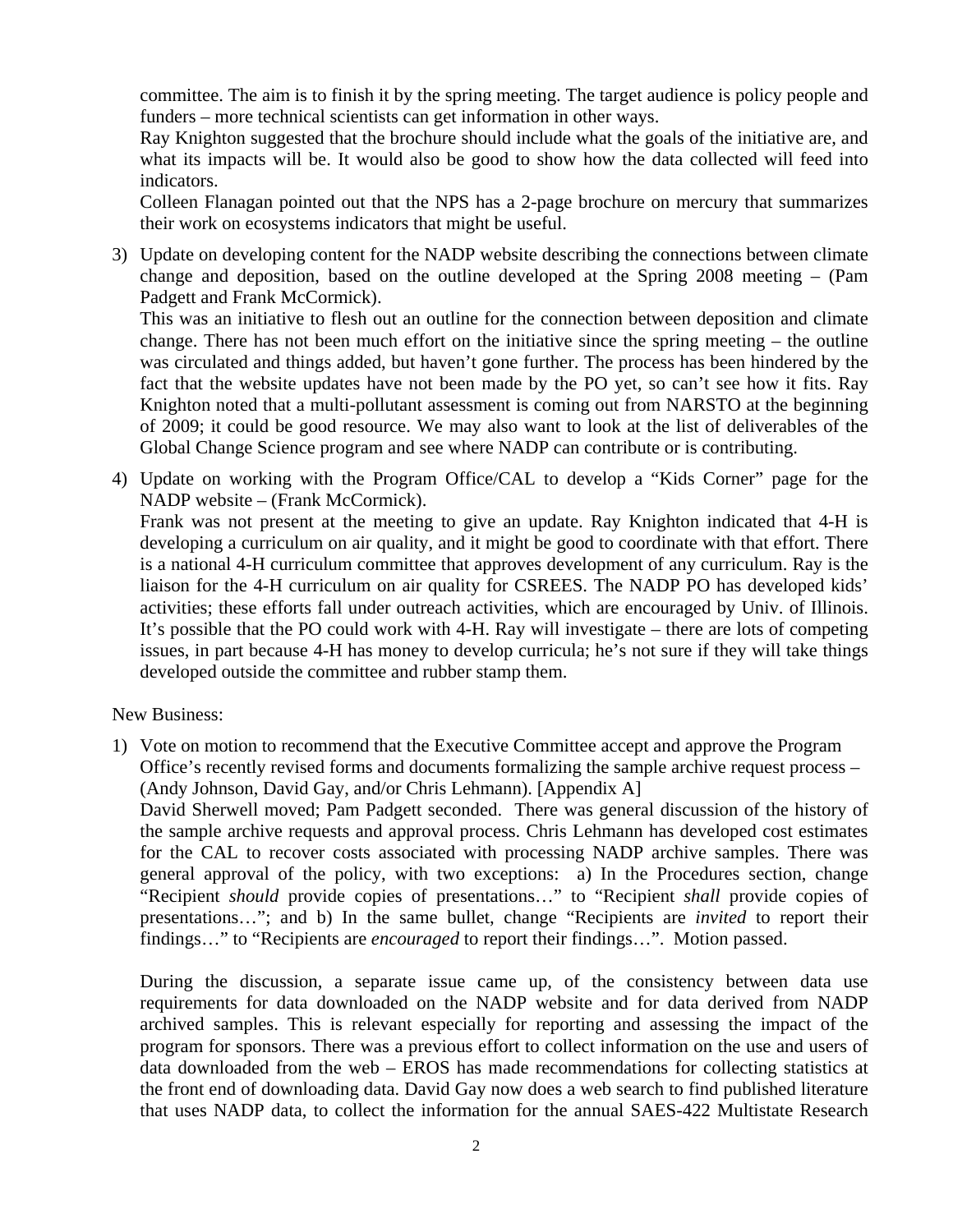Activity Accomplishments Report. Several ideas emerged, such as to have a terms and conditions statement associated with data download, through a pop-up window or check box requirement indicating that the statement had been read and/or agreed to. Or to send reminder email to people who have downloaded data, asking if they've published using the data. We should revisit the topic of information gathered when data are downloaded.

Pam Padgett made a motion: Review the NADP data user information collected and the previous analysis of that information, and propose updates. Cari Furiness seconded. During discussion, Ray Knighton suggested that we be sure to address the issue of consistency in data usage. Motion passed.

2) Discussion on the Program Office's desire to have EROS help develop a policy they can follow on how to decide what topics and information should get put on the NADP website – (David Gay). [Appendix B]

This issue derived from a previous situation in which David Gay had negative reactions to publishing some information (Asian Soybean Rust, e.g.) on the website; some of the concern was the need to include context, not just maps. During discussion, it was determined that there are two categories of data products – mission-critical and relevant. Currently, there is a separate section of the new website that is for new initiatives.

Gary Lear made a motion: Have a separate, flexible "Special Projects" section of the NADP website for publishing relevant information that is not in the category of NADP-sanctioned data products, at the discretion of the Program Coordinator. Pam Padgett seconded. During discussion, it was asked who will decide what is posted on this section and it was proposed to be David Gay, with notification and some review by EROS. Ray Knighton suggested that the PO develop a report of what has been posted on the Special Projects section annually. Eric Prestbo asked what will be the burden on the PO to maintain this new section? David responded that he will gauge the effort required, and Andy will follow up with David about that. Motion passed.

Andy will continue as chair for another year, unless spring meeting brings someone else to the table. Meeting was adjourned.

| Butler, Thomas    | Cary Institute and         |
|-------------------|----------------------------|
|                   | <b>Cornell University</b>  |
| Flanagan, Colleen | NPS                        |
| Furiness, Cari    | North Carolina State       |
|                   | University                 |
| Gay, David        | <b>NADP Program Office</b> |
| Johnson, Andrew   | ME DEP                     |
| Knighton, Raymond | USDA-CSREES                |
| Lear, Gary        | EPA                        |
| Padgett, Pamela   | USDA-FS                    |
| Prestbo, Eric     | Tekran                     |
| Risch, Martin     | USGS                       |

### EROS Meeting Attendees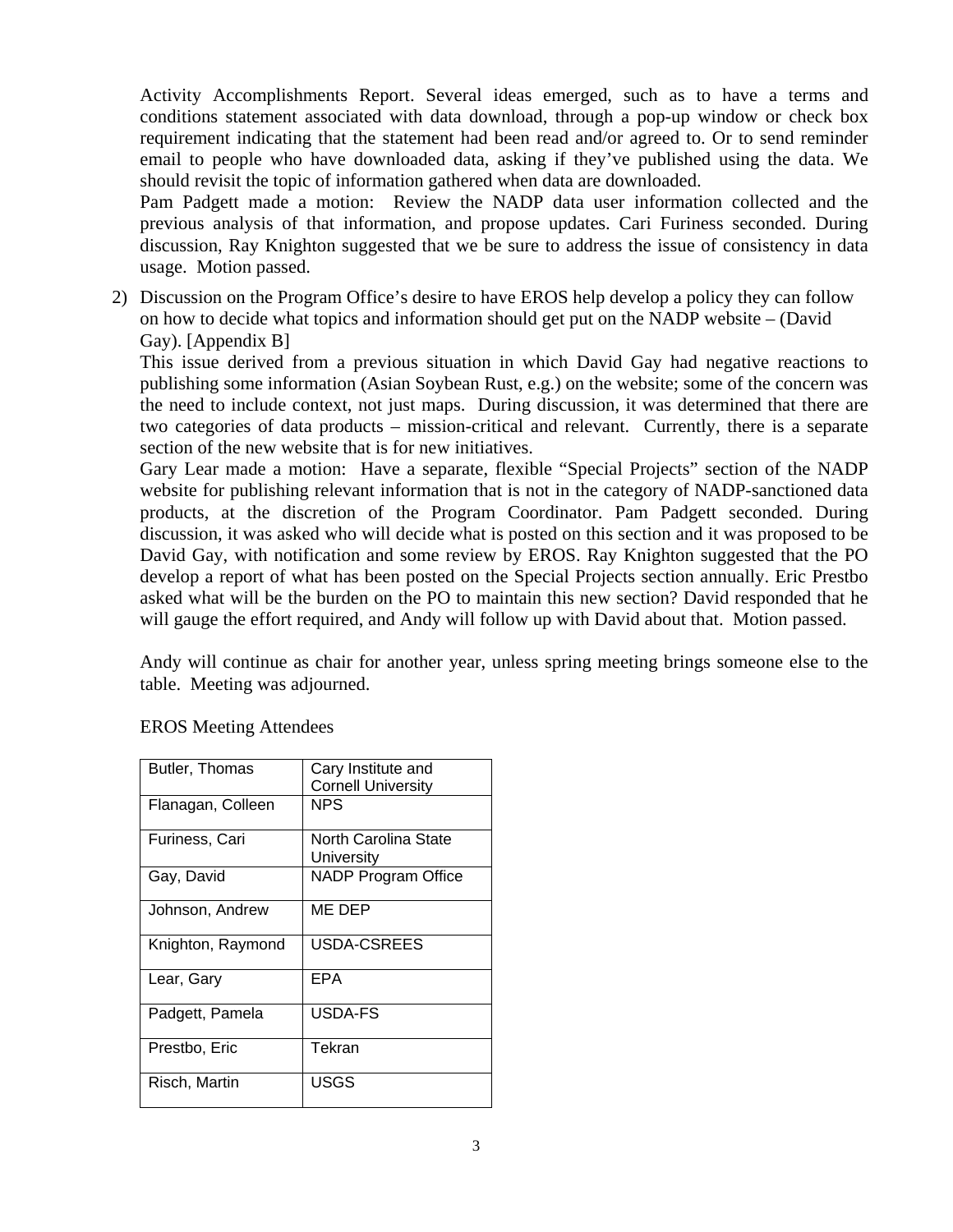| Sherwell, John | MD DNR |
|----------------|--------|
|                |        |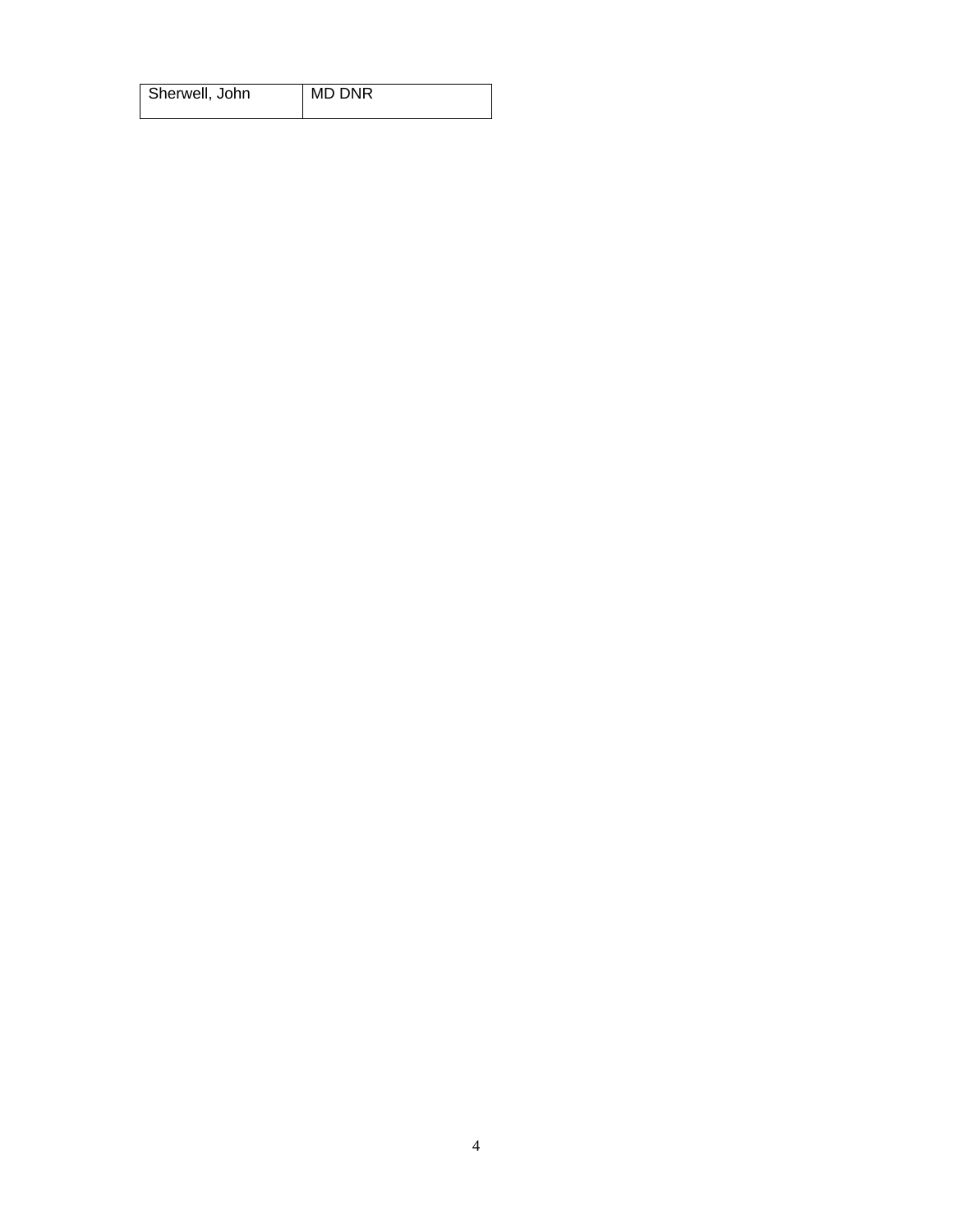#### **Appendix A**

# **Disposition of NADP/NTN and NADP/AIRMoN Archival Samples**

Revised August 2008

#### Background

All NADP/NTN and NADP/AIRMoN samples are sent for analysis to the Central Analytical Laboratory (CAL). NTN samples are collected weekly on Tuesdays and are sent unpreserved to the CAL in 1-liter polyethylene bottles. On arrival at the CAL, NTN samples are poured from the 1-liter bottles and are filtered. The 1-liter bottles are washed and reused. As volume permits, two filtered portions are saved in 60-mL polyethylene bottles. The first portion is used for chemical analysis and the second portion is stored in a cooler at ~4C. This second portion is sometimes analyzed to verify measurements of the first portion. The refrigerated portions of NTN samples are retained for five years after release of the final data. At the end of these retention periods, the CAL discards the samples or sends them to an approved requester or requesters. AIRMoN samples are collected daily when precipitation occurred since the last collection. AIRMoN samples are stored in new, triple-rinsed 250-mL bottles and are refrigerated to  $\sim$ 4C. Each week the accumulated AIRMoN samples are packed in an insulated carton with chill packs and are sent to the CAL. On arrival at the CAL, AIRMoN samples are left in the 250-mL bottles, which are stored in a cooler at ~4C. They are removed from storage only long enough to pour out portions for chemical analysis. AIRMoN samples are kept refrigerated and are retained for two years after release of the final data. At the end of these retention periods, the CAL discards the samples or sends them to an approved requester or requesters. **Objectives** 

This policy establishes a set of procedures for reviewing and approving requests for use of archival NTN and AIRMoN samples. This policy seeks to:

- leverage the substantial investments already made in network samples and enhance the scientific value of the network by making archival samples available for additional measurements not currently made by the NADP
- ensure that the CAL retains a volume sufficient for all analyses and verification checks through the entire retention period (total disposition of archival samples is not permitted)
- ensure that the NADP retains sole authority to decide on archival sample disposition (no third-party dissemination is allowed)

#### Definitions

NADP/NTN: **Archival NTN samples** are filtered portions of samples retained in 60-mL polyethylene bottles in a cooler  $(\sim 4C)$  at the CAL. The volume of an archival sample depends on the volume that remains after the CAL has completed all analyses and verification checks of analytical measurements. Archival sample volumes may be up to 60 mL for samples with an initial volume of approximately 100 mL or greater. The **NTN retention period** is five years after the end of the calendar year (e.g., 2008 samples will be released in 2014).

NADP/AIRMoN: **Archival AIRMoN samples** are (unfiltered) portions of samples retained in 250-mL polyethylene bottles in a cooler (~4C) at the CAL. The volume of an archival sample depends on the volume that remains after the CAL has completed all analyses and verification checks of analytical 2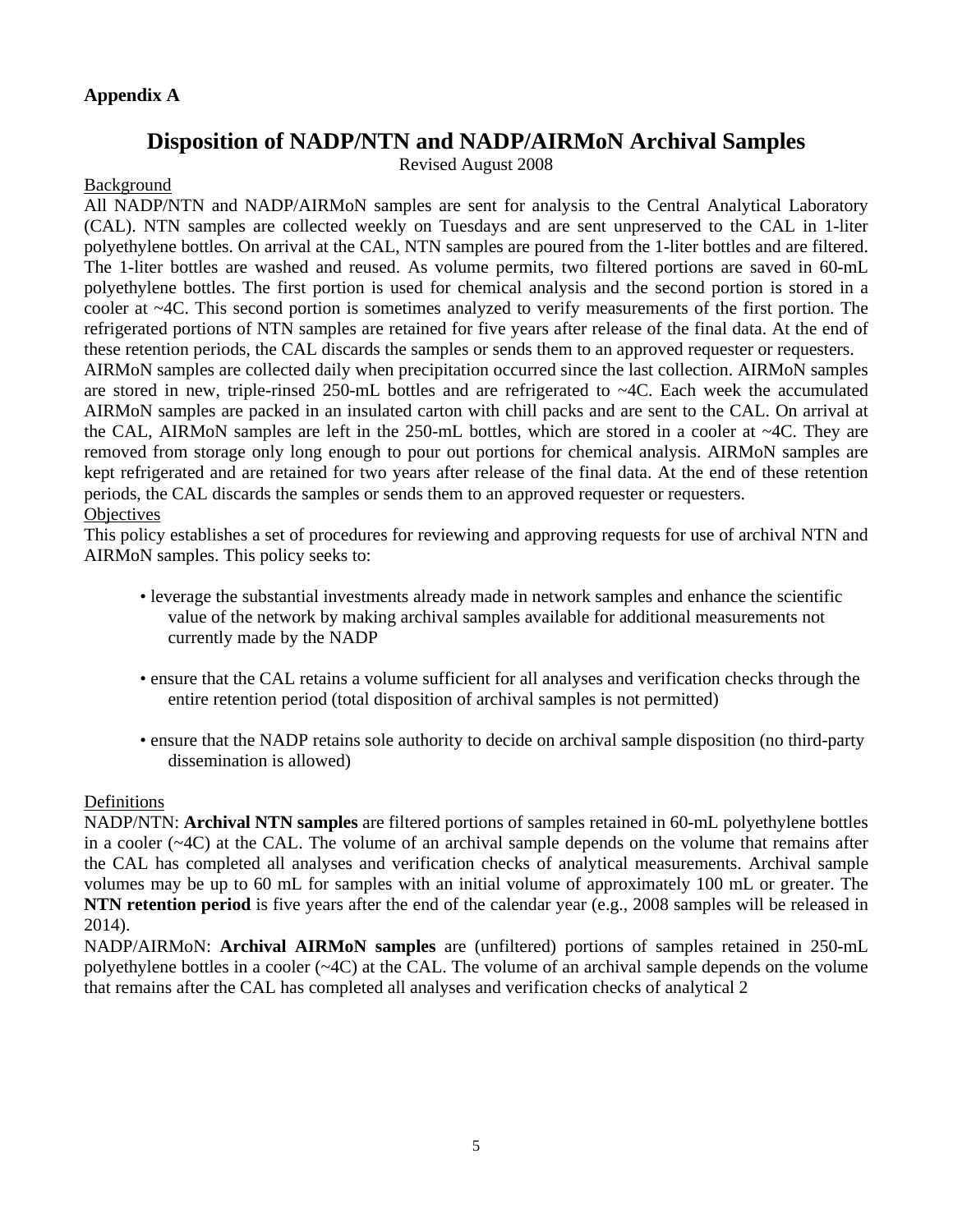measurements. The **AIRMoN retention period** is two years after the end of the calendar year (e.g., 2008 samples will be released in 2010).

During the retention period, archival samples are termed **active archives**. At the end of the retention period, archival samples are termed **expired archives**. Policies

- The NADP through its Executive Committee retains sole authority to decide on archival sample disposition. Third-party dissemination of archival samples is not allowed.
- Archival samples will be retained in entirety for CAL analyses and verification checks of analytical measurements for one year after the sample collection dates.
- After a year from the date of collection, portions of active archival samples may be sent to approved requesters, provided that no less than 30 mL is retained through the end of the retention period.
- Approved requesters will pay for all costs of materials, labor, and shipping charges associated with preparing and sending archival samples.
- Approval of requests for the disposition of archival samples will be contingent on satisfying all objectives stated above.

#### **Procedures**

- Requests for active or expired archival samples will be sent to the NADP Program Office. Requests should include the following information: (a) organization and individual requesting samples; (b) objectives of the investigation; (c) what will be measured and how the measurements will be used; (d) identifications of sites and dates of samples desired; (e) required minimum volume; and (f) specific instructions ("valid" samples only, specific packaging, compositing, etc.)
- Requests will be sent by the NADP Program Coordinator or his/her designee to the Chair of the NADP Executive Committee, the Chair of the Ecological Response and Outreach Subcommittee, and the CAL Director. These four people comprise an ad-hoc committee charged with evaluating the requests. The NADP Coordinator or his/her designee chairs this committee.
- As needed (approximately four times per year), a conference call or email will be initiated among the ad-hoc committee members and the requesters. During this conference, a plan will be developed for the disposition of expired archival samples or for providing portions or subsamples of active archival samples older than one year from the date of collection. If mutual agreement on a plan cannot be reached, the ad-hoc committee will develop a plan following this call and defer decision to the Executive Committee. The Executive Committee may vote on the plan, or defer decision to their next regular meeting.
- During the semi-annual Executive Committee meetings, the NADP Program Coordinator or his/her designee will report on archive samples distributed within the last 12 months.
- Approved plans will be implemented by the CAL Director.
- An individual requester or the Executive Committee may annul the plan and terminate the delivery of samples at any time.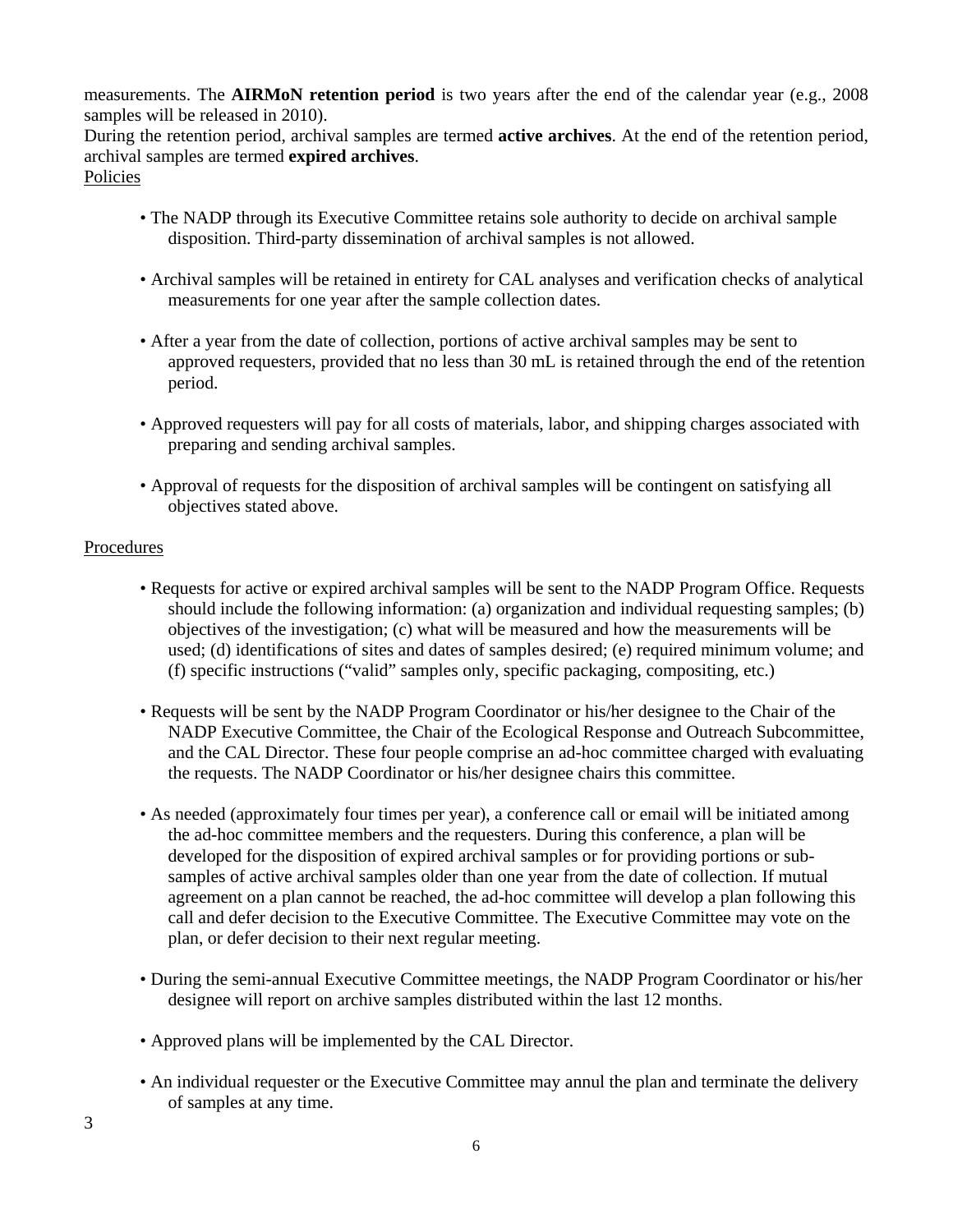- Ongoing requests spanning two or more years must be reconsidered and approved each year. When conflicting requests are received, the decision will be based on how best to leverage network investments and enhance the scientific value of the network. Such decisions are worked out to the mutual agreement and compromise of the requestors and CAL Director, or deferred to the Executive Committee.
- Recipients of archival samples will pay the costs of materials, labor, and shipping charges associated with preparing and sending these samples. The per-sample cost recovery is prepared each year by the CAL Director. The current list of charges is available upon request.
- Recipients may not distribute NADP samples to anyone else without NADP approval.
- Recipients should provide copies of presentations, papers, reports, and articles to the NADP Program Office. Recipients are invited to report their findings at the annual NADP Scientific Symposium, typically held in the fall.
- Recipients of archival samples agree to credit the NADP in all presentations, papers, reports, and articles based on data obtained from these samples. It is suggested that the following acknowledgement be used:

**"Archived precipitation samples were obtained from the National Atmospheric Deposition Program. The NADP is National Research Support Project-3: A Long-term Monitoring Program in Support of Research on the Effects of Atmospheric Chemical Deposition. More than 240 sponsors support the NADP, including State Agricultural Experiment Stations; universities; private companies and other non-governmental organizations; Canadian government agencies; state, local, and tribal government organizations; and federal agencies, including the US Department of Agriculture-Cooperative State Research, Education, and Extension Service (under agreement no. 2008-03331). Any findings or conclusions herein do not necessarily reflect the views of the US Department of Agriculture."** 

Approved by the NADP Executive Committee XXXX, 2008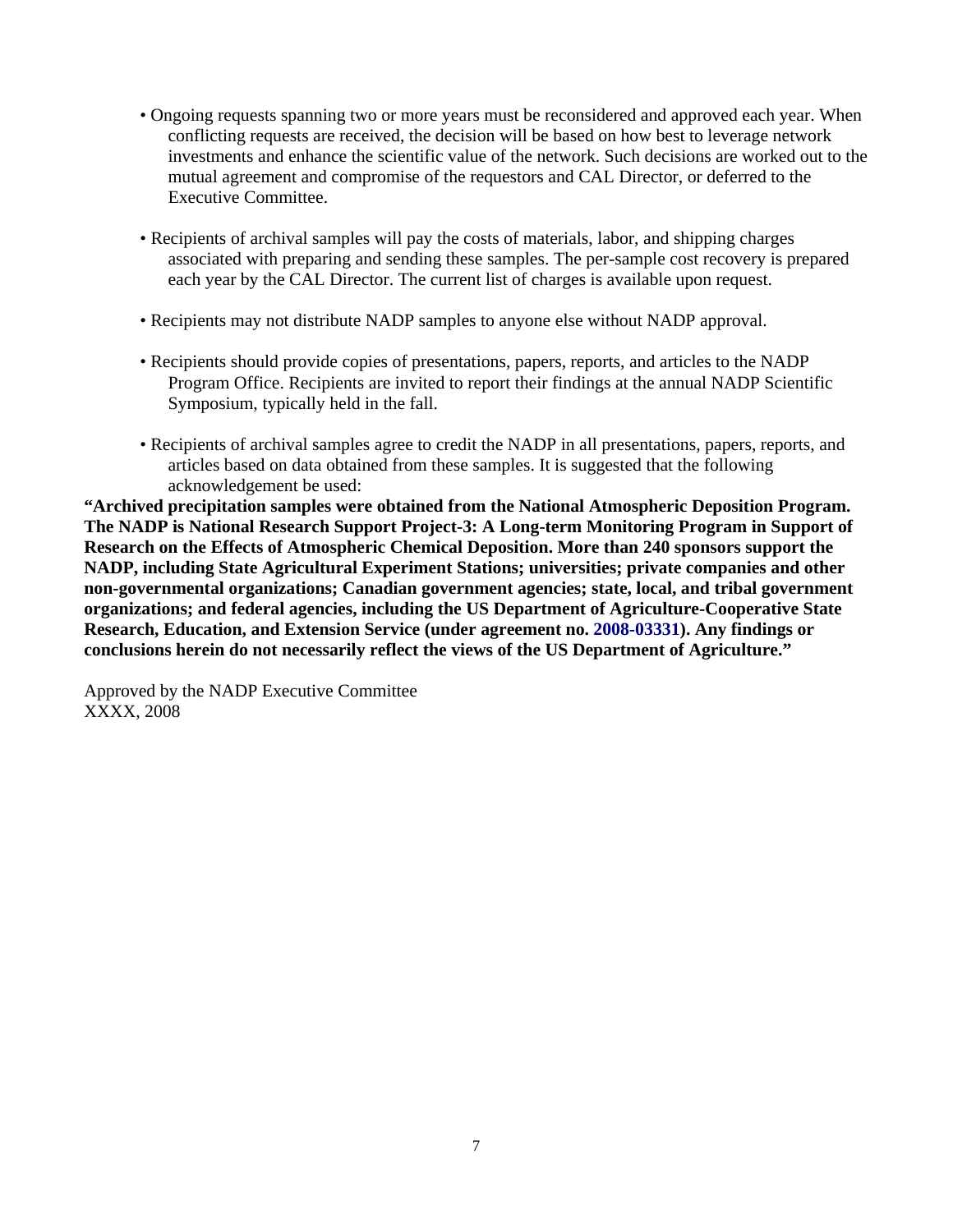#### 19 August 2008

### **To: NADP Executive Committee From: Christopher Lehmann, CAL Director Re: NADP Archive Sample Cost Recovery**

Here are the per-sample recovery charges to cover the materials and labor associated with preparing and shipping NADP archive samples. All shipping charges are to be paid by the recipient.

#### **Per‐sample cost recovery**

- Incoming unfiltered sample (includes 60 mL bottle) ‐ \$3/ea
- Incoming filtered sample (includes 60 mL bottle) ‐ \$4/ea
- NADP sample filter (desiccated, in dish) ‐ \$10/ea
- Active archive (split required, includes 60 mL bottle) ‐ \$7.25/ea
- Expired archive (no split required, fewer than 250 samples) ‐ \$2/ea
- Expired archive (no split required, more than 250 samples) ‐ \$1/ea
- Expired archive (split required, includes bottle) ‐ \$5.25

### **Additional labor**

- Special processing (sub‐sample, split, etc.) ‐ \$2.25/sample
- Labor (special projects, sample compositing, etc.) ‐ \$27.00/hr

#### **Supplies**

- Rinsed 60 mL bottle ‐ \$1/ea (est. actual cost to CAL)
- Other supplies charged at est. actual cost to CAL

The charges will take effect for all requests received after August 1, 2008. These charges may be waived at my discretion under extenuating circumstances, or if fewer than 10 samples are requested (not requiring special handling) in any one calendar year.